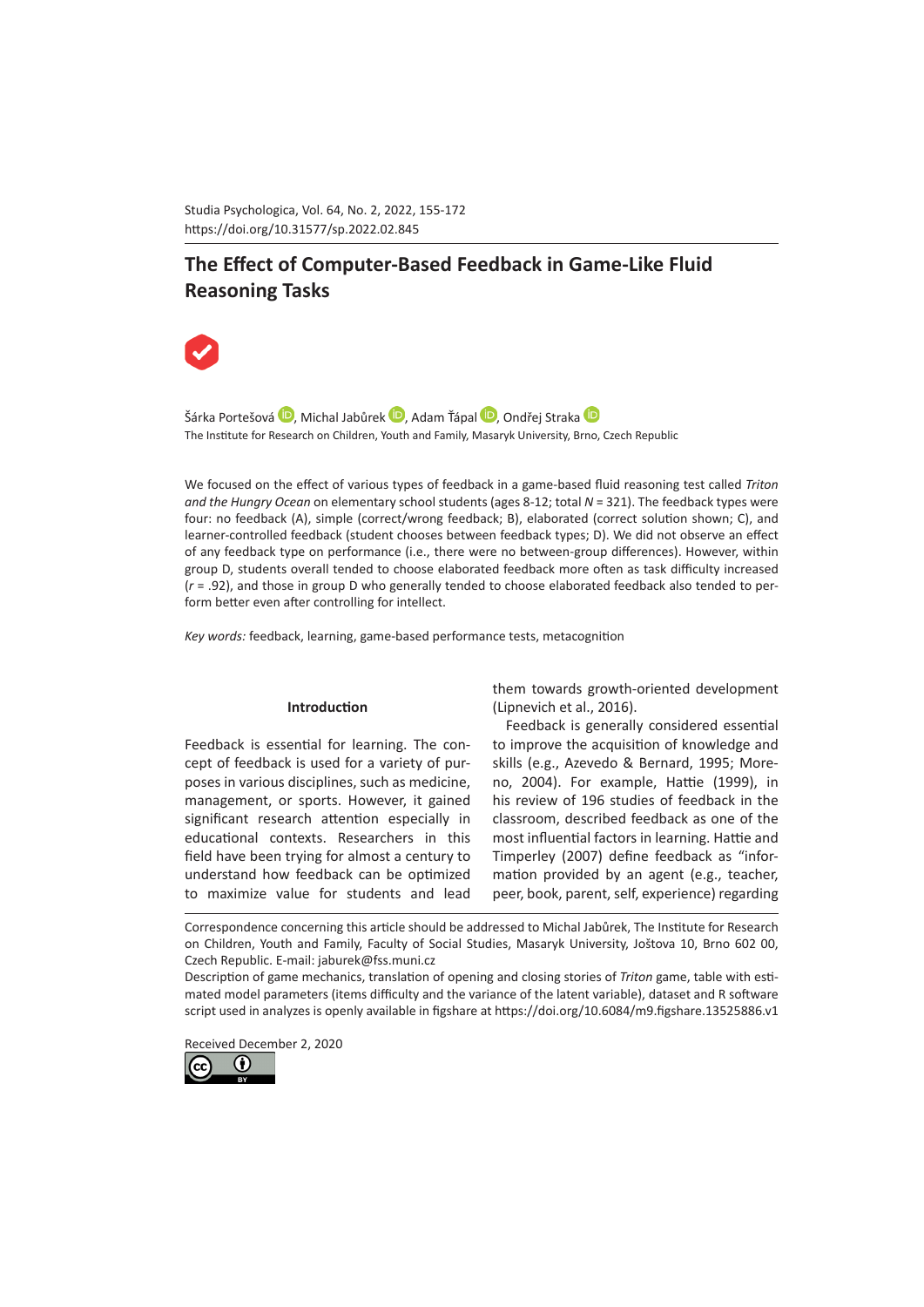aspects of one's performance or understanding" (p. 81). The most important function of feedback is to provide students with information about their learning or performance so that they can successfully regulate it (Butler & Winne, 1995; Hattie & Gan, 2011; Hattie & Timperley, 2007).

Various meta-analyses and systematic reviews have focused on the effects of feedback on learning. There are many variables that play a role in determining its potential to affect learning. However, the results of large-scale meta-analytical studies on the actual effectiveness of feedback lead to conclusions that could be described as contradictory or, at the very least, inconsistent. The most comprehensive review, based on 131 studies and meta-analysis of the effects of individual feedback on performance, was conducted by Kluger and DeNisi (1996). Their overall finding was that the average effect of evaluative feedback on performance was *d =*  .41 – in other words, groups receiving feedback on average outperformed their respective control groups by roughly four tenths of a standard deviation – the equivalent of moving from the 50th to the 66th percentile on a standardized test. However, more than 38 percent of the effect sizes from the analyzed studies were negative, that is, showed that control groups outperformed feedback groups. In the classroom context, Hattie and Timperley (2007) and Hattie and Zierer (2019) conducted meta-syntheses on the effects of feedback on student achievement. These indicated a large effect (between *d =*  .70 and *d =* .79) of feedback on student achievement in general. However, the authors noted the considerable variance of feedback effects on achievement. When considering 435 studies, a recent meta-analysis (Wisniewski et al., 2020) revealed a medium positive effect size of feedback (*d* = .48) on student learning. According to this extensive

study, the impact of feedback is significantly influenced by the information and content being conveyed. Overall, we can say that it is necessary to interpret different forms of feedback independently.

Most of the research into the effects of feedback is instructional. Its primary goal is monitoring students' learning in response to instructions and asking students to confirm, refine or clarify their misunderstandings. There has also been a considerable number of studies looking at the impact of performance (evaluative) feedback, whose primary goal is to evaluate students' performance on assessment tasks (Kluger & DeNisi, 1996). However, unfortunately, to the best of our knowledge, no study has been published in the last twenty years that has addressed in detail the effect of different types of feedback in logic tasks. This study intends to fill this gap. We sought to determine the effect of evaluative feedback in fluid reasoning tasks. Specifically, we focused on the effects of four types of computer feedback on performance in a video-game with fluid-reasoning tasks administered to elementary school students. We were also interested in whether and how, if given the chance, would the students choose a preferred type of feedback, and whether this choice is dependent on task difficulty and student's performance.

## **Feedback Characteristics**

Feedback can have different functions depending on the learning environment in which it is studied and the particular learning paradigm under which it is viewed. It occurs in different forms, has different purposes, acts upon different levels of learning (Mory, 2004). In the following sections, we introduce the most common criteria used to describe various kinds of feedback.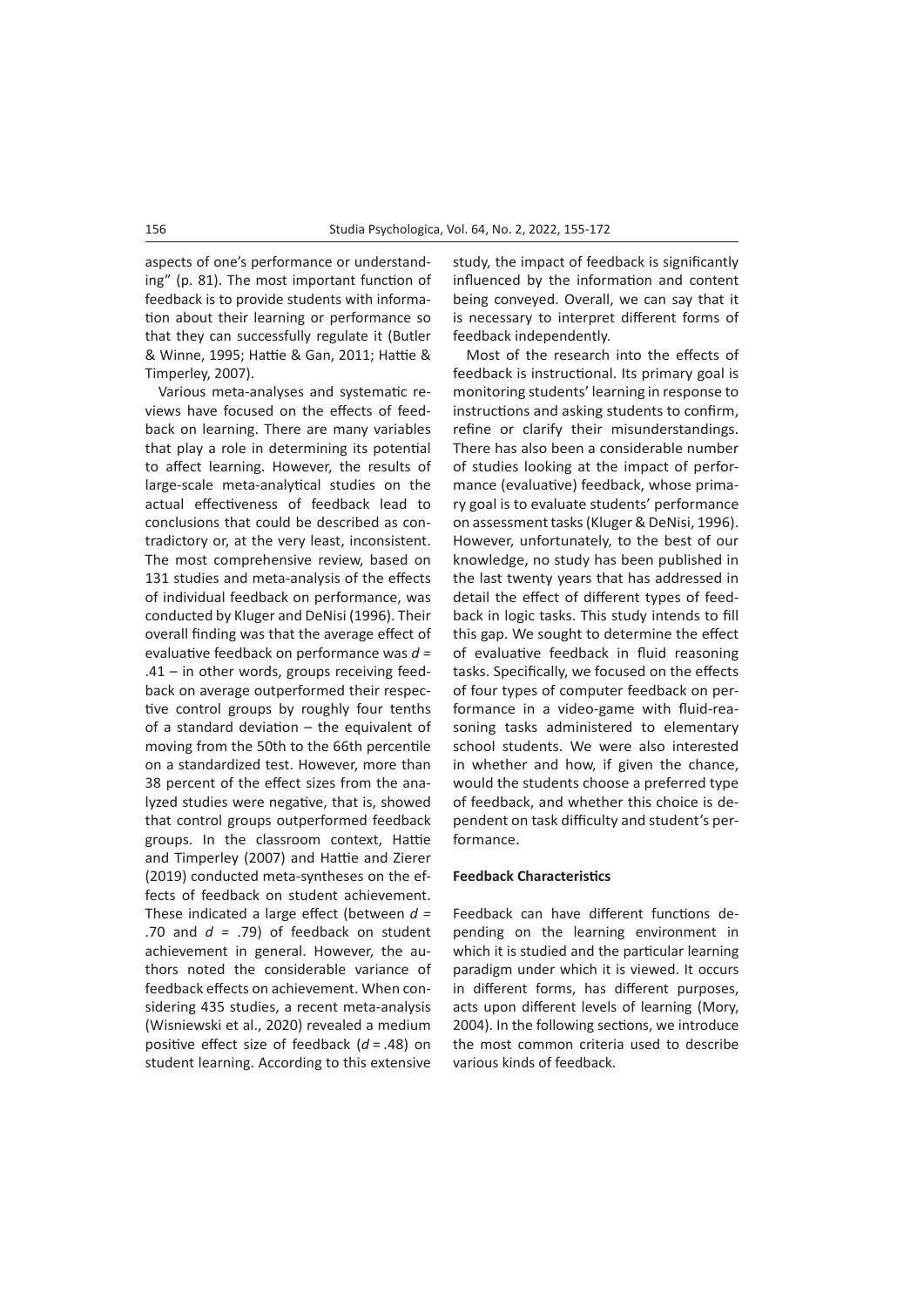## *Feedback and Degree of Complexity*

With regards to the degree of feedback elaboration, one can distinguish between simple feedback, consisting of a short response (yes/ no, right/wrong; Kulhavy & Stock, 1989; Mory, 2004), and elaborated (complex) feedback, presenting the correct answer or solution. The degree of elaboration strongly differs in various studies, elaborated feedback is usually more effective than simple feedback and is beneficial to both lower and higher order learning outcomes (Attali & Van der Kleij, 2017).

# *Learning Outcomes*

There are a number of hierarchical classifications with respect to learning outcomes. However, the distinction is usually made between lower-order and higher-order learning outcomes (Kulik & Kulik, 1988; Van der Kleij et al., 2012; Van der Kleij et al., 2015). Lower-order learning outcomes include recognition, understanding and [memorization](https://www.sciencedirect.com/topics/social-sciences/memorization) (Van der Kleij et al., 2012; Van der Kleij et al., 2015). Higher-order learning outcomes include intellectual skills such as analytic and procedural skills, and require the learner to apply knowledge and skills to new situations [\(Smith & Ra](https://journals.sagepub.com/doi/10.3102/0034654314564881)[gan, 2005](https://journals.sagepub.com/doi/10.3102/0034654314564881)). It can be said that more complex learning requires more complex, elaborated feedback that goes beyond mere correction (Attali & Van der Kleij, 2017; Smith & Ragan, 2005).

#### *Feedback Target*

Feedback can be provided during instruction or serve as an evaluation tool. When provided during instruction, its primary goal is monitoring students' learning in response to instructions and asking students to confirm, refine or clarify their understanding. Conversely, feedback provided to students regarding their performance in an assessment is based on the assumption that the feedback provides the examinee with useful information about their progress (Attali & van der Kleij, 2017; Kluger & DeNisi, 1996; Panero & Aldon, 2016; Wang et al., 2019).

The effect of feedback in both instructional and evaluative contexts on performance is quite variable. Under certain conditions, feedback improves performance, under others, no impact on performance can be determined, and under other conditions still, feedback can degrade performance (Hattie & Timperley, 2007; Hattie & Zierer, 2019; Kluger & DeNisi, 1996; Wisniewski et al., 2020).

## **Effects of Assessment Feedback on Logical Reasoning Test Achievement**

A specific type of evaluative feedback provided in the context of higher-order learning outcomes is simple feedback verifying the correctness of the response during logical reasoning assessment. Unfortunately, relatively little is known about feedback effects in psychometric assessment settings.

Because feedback in logical reasoning assessment offers an opportunity to learn during the test session, some studies view feedback in this context as a piece of important information that can result in performance improvement in a subset of tasks or on the entire test (Guthke & Beckmann, 2003; Guthke & Stein, 1996). These studies are conducted most often within the context of dynamic testing, in which intra-individual differences in performance scores are attributed to varying individual ability to process and learn from received feedback. This testing method has the added benefit of being able to recognize not only already developed abilities but also the learning potential of each participant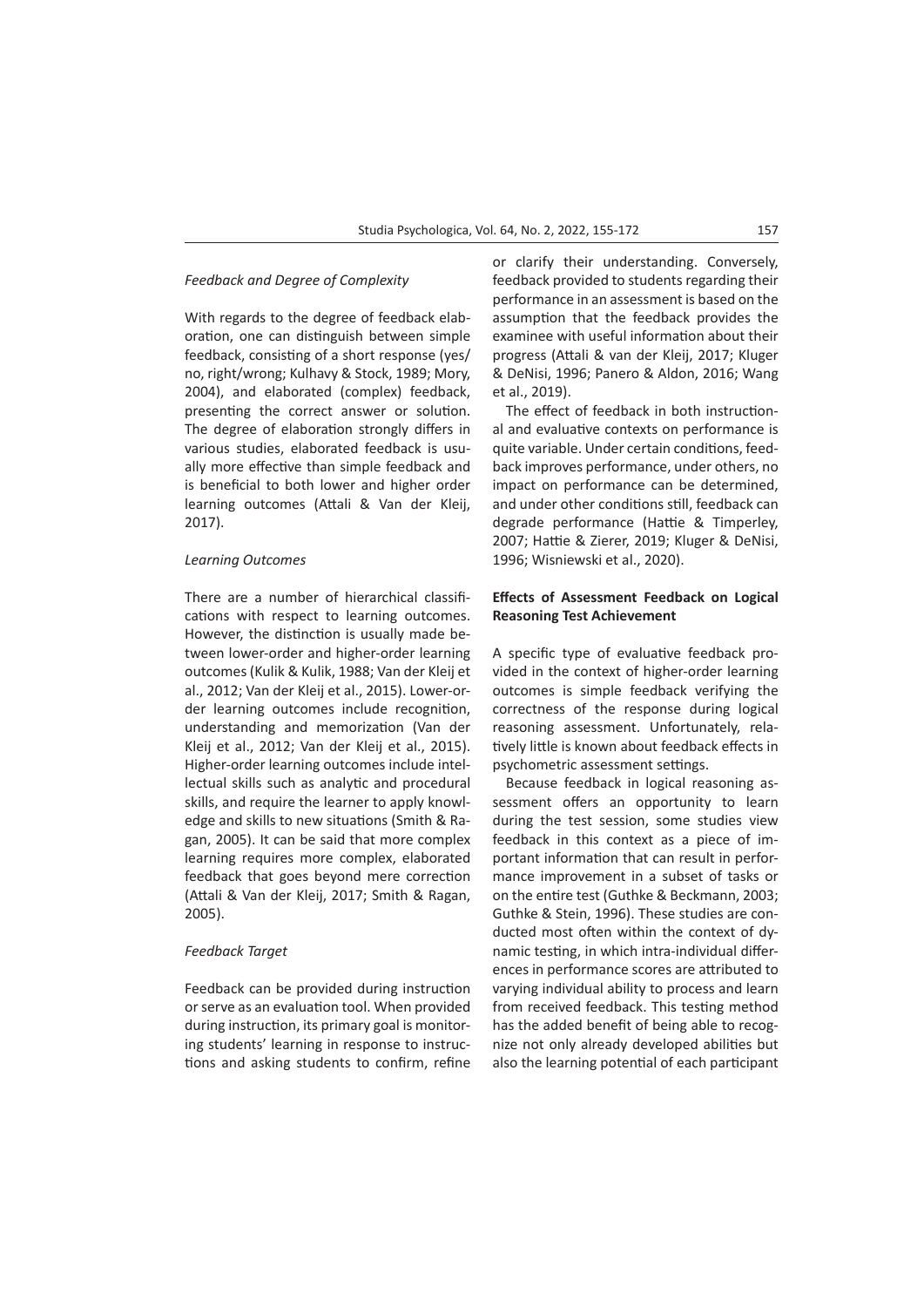to develop in the future (Grigorenko & Sternberg, 1998; Sternberg & Grigorenko, 2002; Veerbeek et al., 2017).

The ability to integrate further information from feedback while solving new problems is, in some cases, considered an integral part of fluid reasoning. For instance, the Concept Formation and Analysis-Synthesis test of the Woodcock-Johnson IV – Test of Cognitive Abilities battery (WJ-IV; McGrew et al., 2014) uses the ability to learn from immediate feedback as a part of its measurement. Interestingly, other tests of the same latent ability (fluid reasoning), such as those from the WISC 5 battery (Wechsler, 2014), do not account for feedback at all. Does that mean such tests are lacking in content validity? Or is the ability to learn from immediate feedback negligible from the perspective of the assessment situation? Naturally, the question of feedback standardization is an important one here – if one cannot ensure that feedback given will be relatively stable across administrations (i.e., available at all times and in the same form), the validity and fairness of tests utilizing feedback could be significantly impacted. This could be one of the reasons why feedback-giving is sought to be avoided in common assessment situations, however, with the ascent of computer-based assessment, it is becoming less and less relevant.

In methodological studies on the other hand, it is often hypothesized that feedback might improve outcomes by other means than by directly enhancing the measured ability, such as by removing anxiety or providing reassurance (Rocklin et al., 1995). Beckmann, Beckmann, and Elliott (2009) have found that feedback on item performance during cognitive ability testing on the whole did not affect performance; however, feedback interacted with self-confidence and goal orientation to produce positive effects in adolescents low in self-confidence and with high performance goal orientation.

Regardless of these findings, the integration of simple feedback mechanisms into standardized cognitive tests is often seen as being in direct contradiction to valid testing procedures (Guthke & Beckmann, 2000; however see above). It seems, however, that evaluating the effect of feedback in cognitive tests could actually benefit assessment of cognitive skills in many ways. To better reflect a person's current state and potential, it would be informative to know the extent to which feedback is followed by improvement in performance – i.e., to gauge the ability to learn (Guthke & Beckmann, 2000; Veerbeek et al., 2017). Furthermore, we consider it key to be aware of the extent to which it is indeed necessary to keep cognitive assessment feedback-free, and how big is the risk of test procedure bias when different types of feedback are given (Fuchs & Fuchs, 1986; Reynolds & Suzuki, 2012). Finally, we think the effect of feedback (or the lack thereof) is ultimately informative with respect to test validity.

#### **Aims of the Present Study**

To fill the gap in feedback research, we focus on the effects of various types of feedback, as categorized by Shute (2008), on fluid reasoning task performance. We developed a video-game consisting of fluid-reasoning tasks with four different feedback mechanisms that are triggered after every response given by the participant, making this an immediate feedback in all cases. The feedback types are:

No feedback (condition A): Provides no information about the response.

Simple/verification feedback (condition B): Informs whether the response is correct or incorrect.

Elaborated/animated feedback (condition C): Shows the entire procedure needed to solve the task in an animated form.

Learner-controlled feedback (condition D): Allows for the deliberate choice of feedback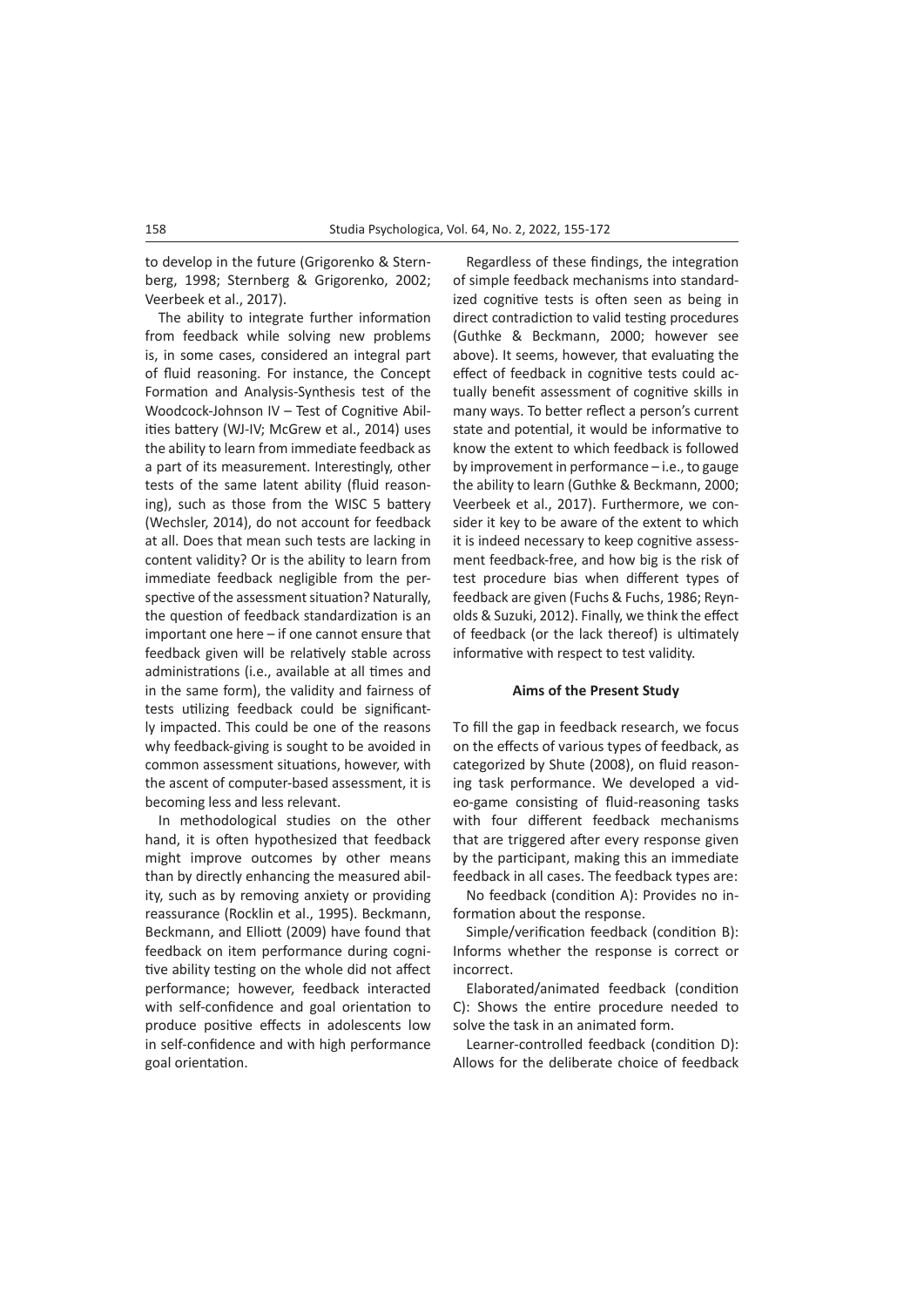from any of the aforementioned alternatives (A, B, C), as many times as is requested.

Thus, our aim is to investigate the effect of the four types of feedback on learners' performance in the game. We formulate the following hypotheses and research questions.

#### **Effects of Feedback on Game Performance**

Current research is mostly in agreement that simple/verification feedback is inefficient, especially in the context of higher-order learning outcomes (Van der Kleij et al., 2015). On the other hand, elaborated feedback is beneficial for both lower-order and higher-order learning outcomes (Attali & Van der Kleij, 2017). For example, in their meta-analysis, Van der Kleij et al. (2015) have found that elaborated feedback (EF; analogous to our condition C) produced larger effect sizes (*d =*  .49) than feedback regarding the correctness of the answer (KR; analogous to our condition B; *d =* .05). EF was particularly more effective than KR for higher order learning outcomes.

Hence, it seems that in the evaluative context (namely in performance tasks), revealing to the learner the entire process of arriving at the correct solution is essential for facilitating improvement. When given elaborated feedback, the students can monitor their own thought process and confront it with the correct solution. In accordance with the meta-analysis findings, we expect the effect of condition B to be too small to be detectable  $(d < 0.1)$ , however for the elaborated feedback (condition C) we do expect to find a medium effect size (*d* = 0.4-0.5). Furthermore, learner-controlled feedback does not seem to directly lead to improved performance (Aleven et al., 2006; Timmers & Veldkamp, 2011; see below for more details), hence we expect small effect of condition D (*d* < 0.1).

*H1: Feedback conditions have an effect on game performance. Specifically, no effects of sim-* *ple feedback condition (B) or learner-controlled feedback condition (D) will be found, whereas the elaborated feedback condition (C) will show an effect over no feedback (A), simple feedback (B), and learner-controlled feedback (D).* 

## **Learners' Control over the Feedback Message (condition D)**

When assessing the efficiency of feedback it is common to allow learners to choose their preferred feedback type, however, as mentioned above, this itself does not directly lead to improved performance and learning (Aleven et al., 2006; Timmers & Veldkamp, 2011). Students must be willing to invest the necessary time and effort and possibly also possess certain metacognitive abilities to make the best possible use of the feedback they receive (Timmers & Veldkamp, 2011). This phenomenon is closely related to the students' interest in monitoring their own learning process and improving themselves (Bangert-Drowns et al., 1991). Hence, we hypothesize that students who more often choose elaborated feedback when given the chance (feedback C in condition D) use better metacognitive strategies and thus will attain better overall outcomes in the game compared to those who choose this type of feedback less often. Based on the findings of the meta-analysis cited above (Van der Kleij et al., 2015), we expect a medium effect  $(d = 0.4 - 0.5)$ .

*H2: In learner-controlled feedback (condition D), children who choose elaborated feedback more frequently will show better performance in the game than children who choose it less frequently.*

# **Exploring the Strategies in Learner-controlled Feedback and How They Connect to Task Complexity and Game Performance**

An interesting question arises when the learner is given control over the form of feedback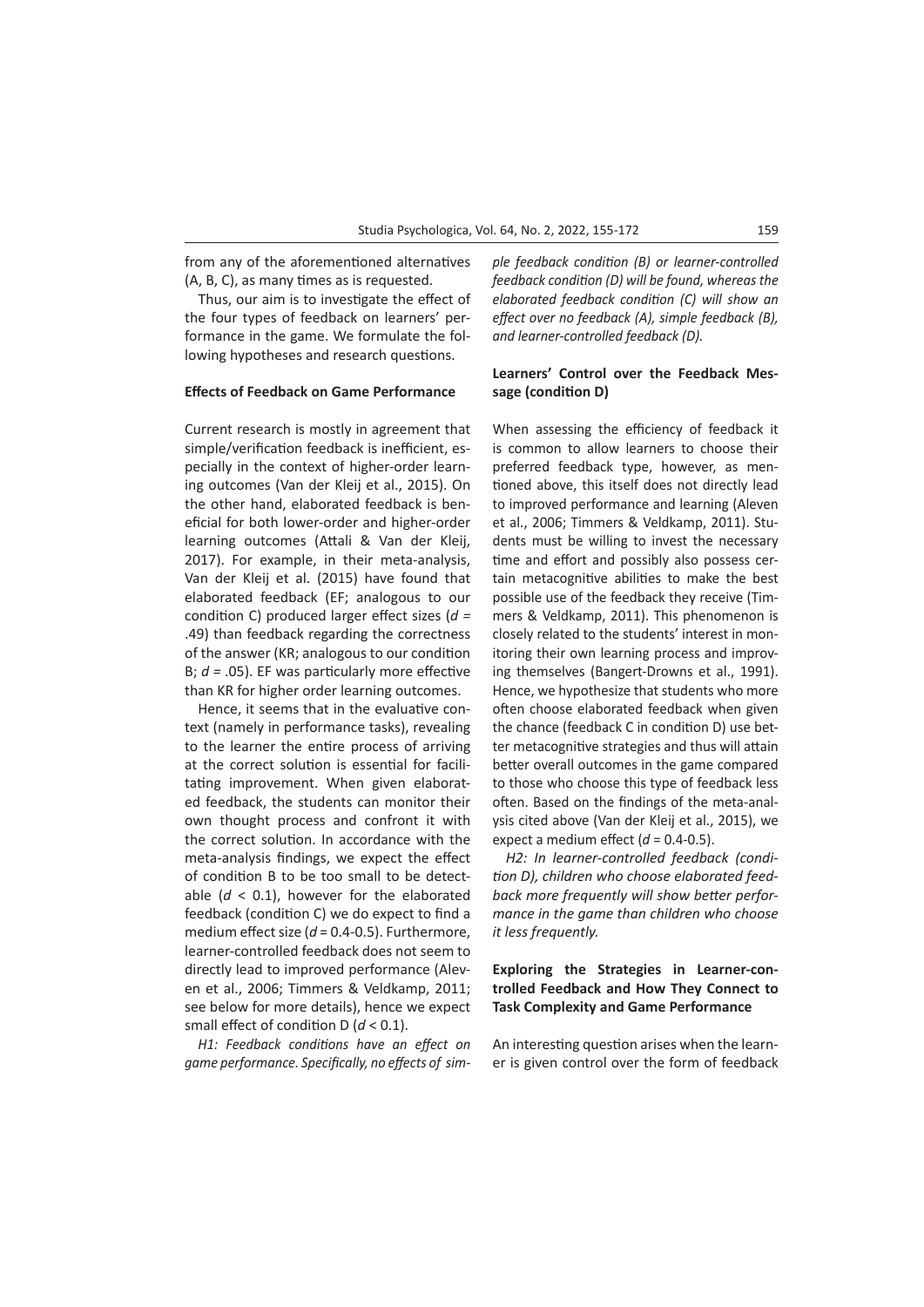they receive. What form of feedback will be chosen under different circumstances? Will there be any observable consistent strategies? It has been shown that students choose elaborated feedback most frequently after an incorrect response to clarify errors and misunderstandings (Mory, 2004), and that the effect of feedback is moderated by task complexity (Bangert-Drowns et al., 1991; Kluger & DeNisi; 1996; Kulhavy & Stock, 1989; Mory, 2004). It is reasonable to assume, therefore, that feedback choice will differ when an incorrect (versus correct) answer was given, and the choice itself will be a function of the (perceived) task difficulty. As there is little previous research to draw any expectations from, we do not formulate any hypothesis here and instead will perform an exploratory analysis of our data.

#### **Methods**

#### *CFT 20-R*

The CFT 20-R (Fajmonová et al., 2015) is a Czech adaptation of Cattell's non-verbal test, used to measure fluid intelligence in children aged 7.5 to 15. The test comprises four subtests and is divided into two parts for a total of 101 tasks. According to the test's manual, its internal consistency is  $α = .88$ . Please note again that this reliability is reported from the test's standardization.

## *Triton and the Hungry Ocean*

The logical game *Triton and the Hungry Ocean1* (referred to here as *Triton*) is based on the "balance beam task" of Inhelder and Piaget (1958), which was later adopted by other authors and is, for example, referred to as Figure Weights in the complex intelligence test batteries WAIS-IV (Wechsler, 2008) and WISC-V (Wechsler, 2014). The objective of 1 A technical manual of *Triton* is available for download on the website [www.invenio.muni.cz.](http://www.invenio.muni.cz)

the task is to choose a set of weights for one balance beam to counterbalance the weights on another one. *Triton* practically re-uses this principle, while bringing the task aesthetically to a submarine setting. The game starts and ends with a simple story (see Figure 1) and uses cartoon-like graphics and simple sounds. It also introduces additional game mechanics not typically present in similar tasks (see the supplemental material online) and does not have a time limit for individual tasks.

A sample task is shown in Figure 2, in which the individual features of the game are highlighted. The main part of the screen features a long hook with a worm (see Feature 1). On either side of this hook, there is a circle outlined by bubbles. On the left side, the circle contains a certain number of animals (Feature 2), while on the right side, the circle is empty; this we further refer to as a *slot* (Feature 3). The player is supposed to fill this empty slot by moving one of the five groups of animals from the bottom part of the screen (Feature 4) to balance out the strength of the animal group on the left side (Feature 2). The main rule is that animals of the same color, shape, and number have the same strength. In more complex tasks, the strength of individual animals is expressed via so-called conditions; shorter hooks with both sides already occupied and balanced (Feature 5). These conditions imply the relative strength of specific animal types.

Besides moving groups of animals from the bottom part of the screen to the slots and back, the player is allowed to reset the task (i.e., return all the features into the original state) by pushing the "reset" button (Feature 6). They can also proceed to the next task by pushing the "play" button (Feature 7). Furthermore, there are two more game buttons, which are, however, not necessary to solve the tasks – a sound on/off button (this affects only accompanying sounds, the instructions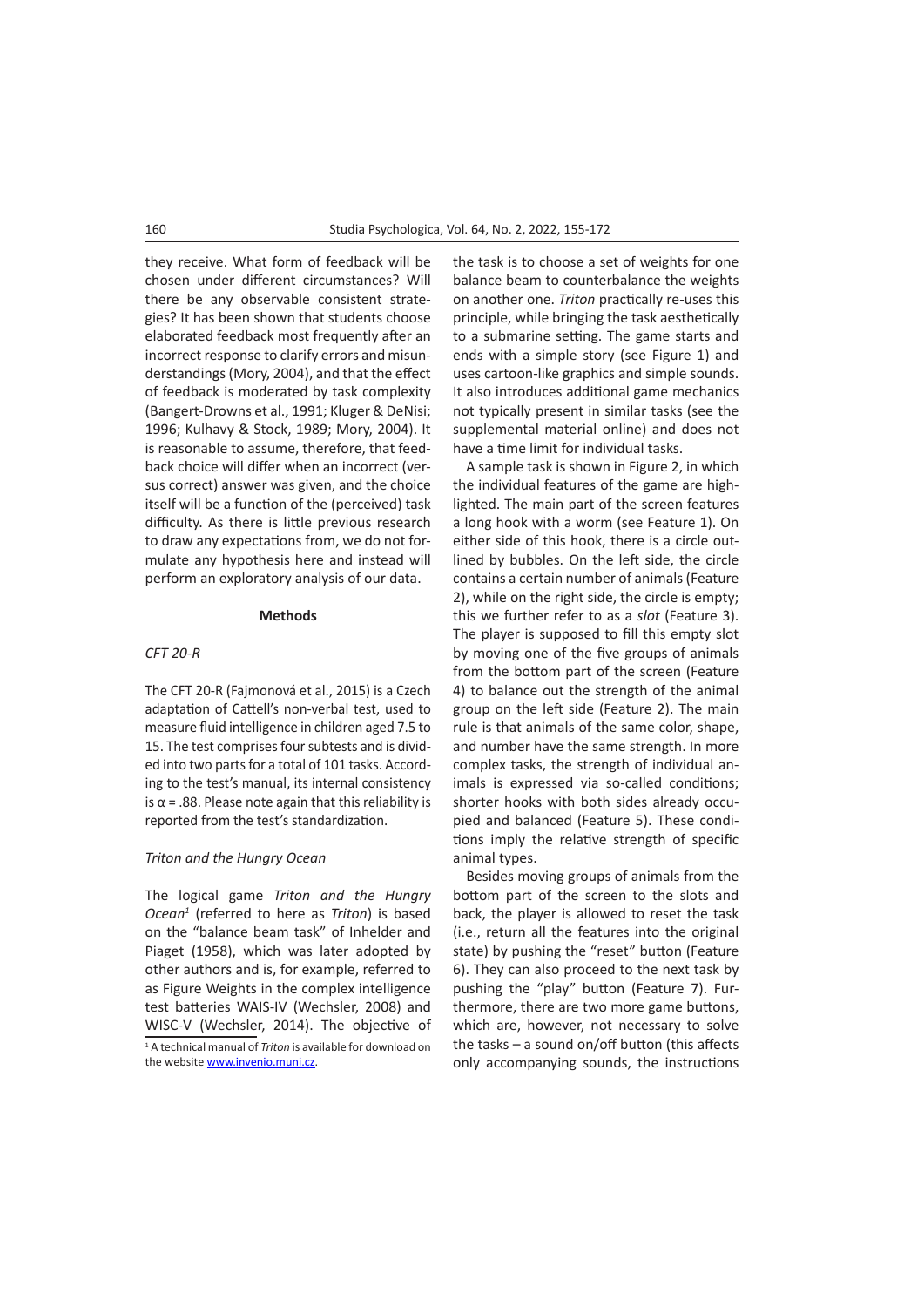

*Note.* The translation is available online in the supplemental material.

*Figure 1* The opening and closing stories of Triton.

remain audible; Feature 8) and a pause button to interrupt the game (Feature 9).

In order to solve the task, the player needs to deduce the relative strength of individual animals, applying primarily logical reasoning. In general, the abilities applied here fall into

the category of fluid reasoning, which is defined as logical reasoning intentionally and purposefully aimed at solving novel "on-thespot" problems that cannot be solved using previously learned habits, schemas, or scripts (e.g., Schneider & McGrew, 2018).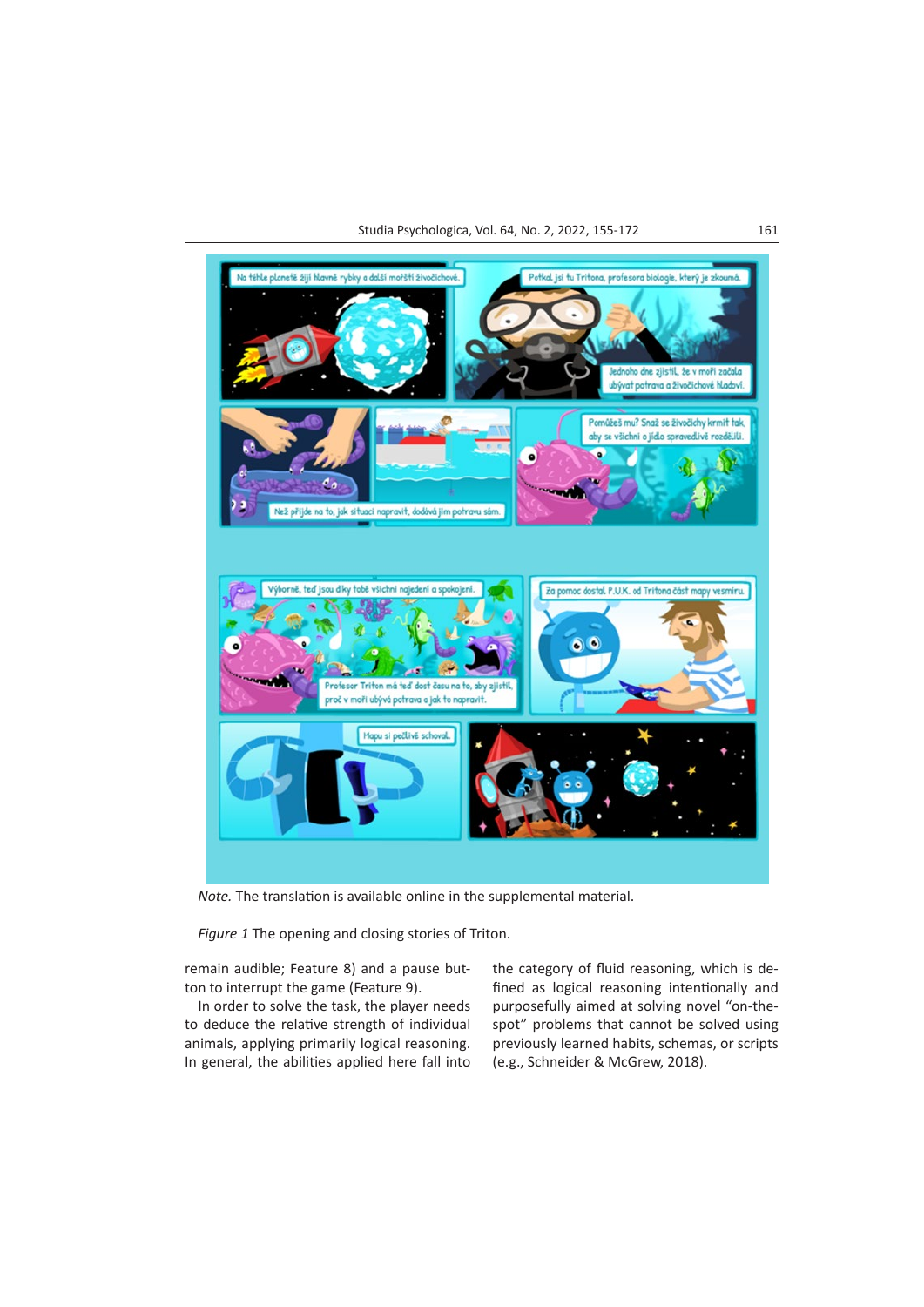

*Figure 2* Sample task and individual game features of Triton.

The game consists of 32 tasks, the complexity of which gradually increases, as does the number of game mechanics involved. Description of these mechanics is available online in the supplemental material. Each new game mechanic is introduced by a narrated video demonstration, in which a task with the new mechanic is solved. All participants receive the same instructions on how to perform all tasks.

As mentioned previously, four feedback conditions were implemented into the game for the purposes of this study. Feedback was given to the players after completing each task upon pressing the "play" button. In Table 1, the form of the individual feedback conditions is specified.

The following data were logged for each participant: 1) Correctness/incorrectness of response to every task. 2) The sequence of choices of the individual feedback conditions (A, B, C) in condition D.

#### **Data Collection and Participants**

The pilot version of *Triton* (with only simple/ verification type of feedback) was first administered at two schools to a total of 127 students attending grades 3–5 in order to verify whether the instructions were comprehensible and confirm that the game's technical aspects function correctly. As no problems occurred during data collection, the data were further used to construct the model of measurement.

Afterwards, five conveniently selected public schools participated in the main stage of the research. All students from participating grades (grade 3 – grade 6) whose legal guardians agreed with their participation (*N* = 321) were first administered the CFT 20-R test by pencil/paper in a group setting. Afterwards, they were assigned to the four experimental groups so that the distribution of CFT 20-R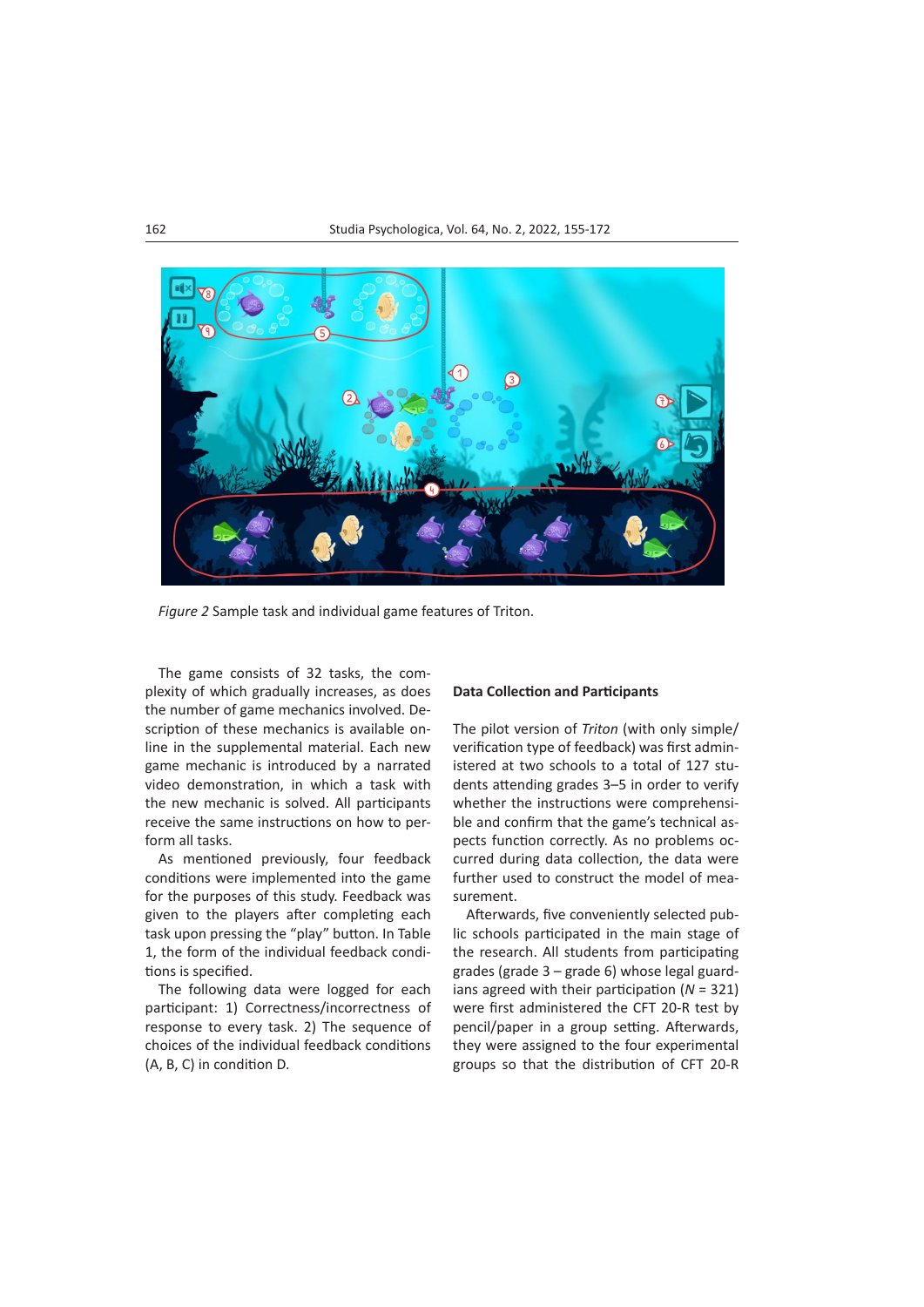Table 1 *Characteristics of the individual types of feedback in Triton*

| Feedback<br>condition | Type of feedback                | Detailed characteristics of<br>feedback                                                                                                         | <b>Visuals</b>                    |
|-----------------------|---------------------------------|-------------------------------------------------------------------------------------------------------------------------------------------------|-----------------------------------|
| Α                     | No feedback                     | No information on the<br>correctness or incorrectness of<br>the response, only a text showing<br>"Thanks for your answer. Keep on<br>playing.". | Díky za odpověď.<br>Pokračuj dál. |
| B                     | Simple/verification<br>feedback | Correct responses will trigger a<br>text showing "Correct answer!",<br>while the message "Incorrect<br>answer." follows incorrect<br>responses. | Správné řešení!                   |
|                       |                                 |                                                                                                                                                 | Špatné řešení                     |

Table 1 continues

**THE REAL**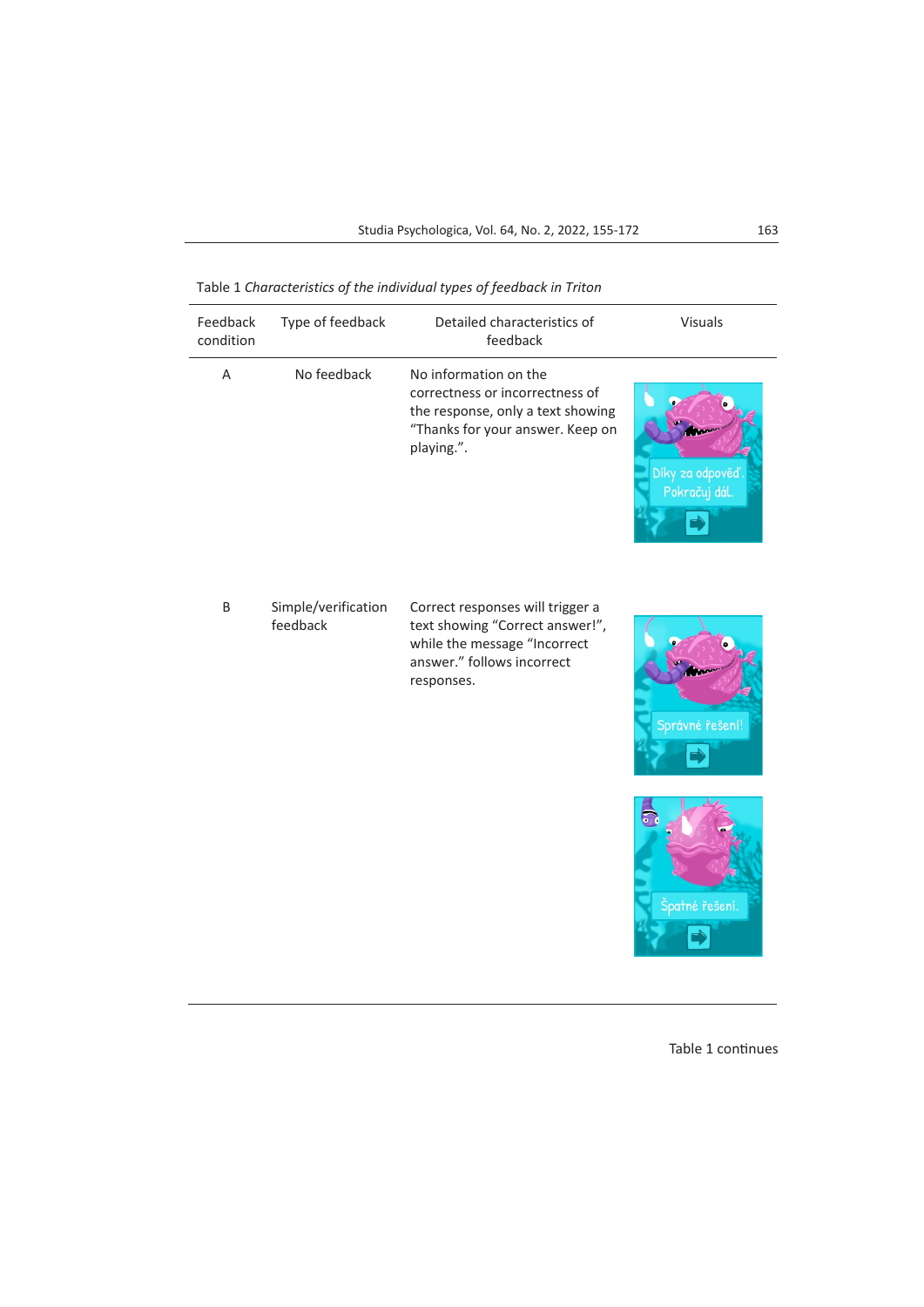164 Studia Psychologica, Vol. 64, No. 2, 2022, 155-172

| Table 1 (continued)   |                                     |                                                                                                                                                                                                                                                                                                                                                                                                                                                                                |                                                                                                                                        |  |  |
|-----------------------|-------------------------------------|--------------------------------------------------------------------------------------------------------------------------------------------------------------------------------------------------------------------------------------------------------------------------------------------------------------------------------------------------------------------------------------------------------------------------------------------------------------------------------|----------------------------------------------------------------------------------------------------------------------------------------|--|--|
| Feedback<br>condition | Type of<br>feedback                 | Detailed characteristics of feedback                                                                                                                                                                                                                                                                                                                                                                                                                                           | <b>Visuals</b>                                                                                                                         |  |  |
| C                     | Elaborated/<br>animated<br>feedback | Regardless of whether the response was<br>correct or incorrect, a text prompt<br>showing "Show the correct solution." is<br>displayed. After clicking the text, the<br>solution is presented and explained via a<br>simple animation. After the animation is<br>over, the solved task can be viewed until<br>the "play" button is clicked, after which<br>a new task starts. The button can also be<br>clicked any time during the animation to<br>fast forward to a new task. | <b>UKÁZAT</b><br>SPRÁVNÉ ŘEŠENÍ<br>Animated sample is<br>available on the link:<br>https://bit.ly/3g0j7q8                              |  |  |
| D                     | Learner-<br>controlled<br>feedback  | Regardless of whether the response was<br>correct or incorrect, any of the<br>previously mentioned types of feedback<br>can be chosen (A, B, or C). If A is chosen,<br>a new task starts. If B is chosen, the<br>verification message described in B is<br>shown. If C is chosen, the animation<br>described in C is shown. The B and C<br>feedbacks can be selected repeatedly - a<br>new task is presented only after<br>choosing A.                                         | POKRAČOVAT<br>K DALŠÍMU ÚKOLU<br>UKÁZAT, ZDA BYLO<br>MÉ ŘEŠENÍ SPRÁVNÉ<br><b>NEBO ŠPATNÉ</b><br><b>UKÁZAT</b><br><b>SPRÁVNÝ POSTUP</b> |  |  |

would be balanced, secondary counterbalancing was done with respect to gender and school grade. Subsequently, each group was administered *Triton,* with a different feedback condition, otherwise identical to the pilot version. All students worked on their own and at their own pace on classroom desktop PCs. Students controlled the game with a mouse and were presented instructions into their headphones within the game environment. Note, the sample thus collected was convenient and its size was not driven by an *a priori* power analysis. As such, the hypothesis tests performed here might not have sufficient power.

Table 2 breaks down the sample by school grade, gender, age, and individual feedback conditions.

## **Results**

#### **Hypothesis 1**

First, a Rasch model was fit using the *mirt* package (Chalmers, 2012) in R using all avail-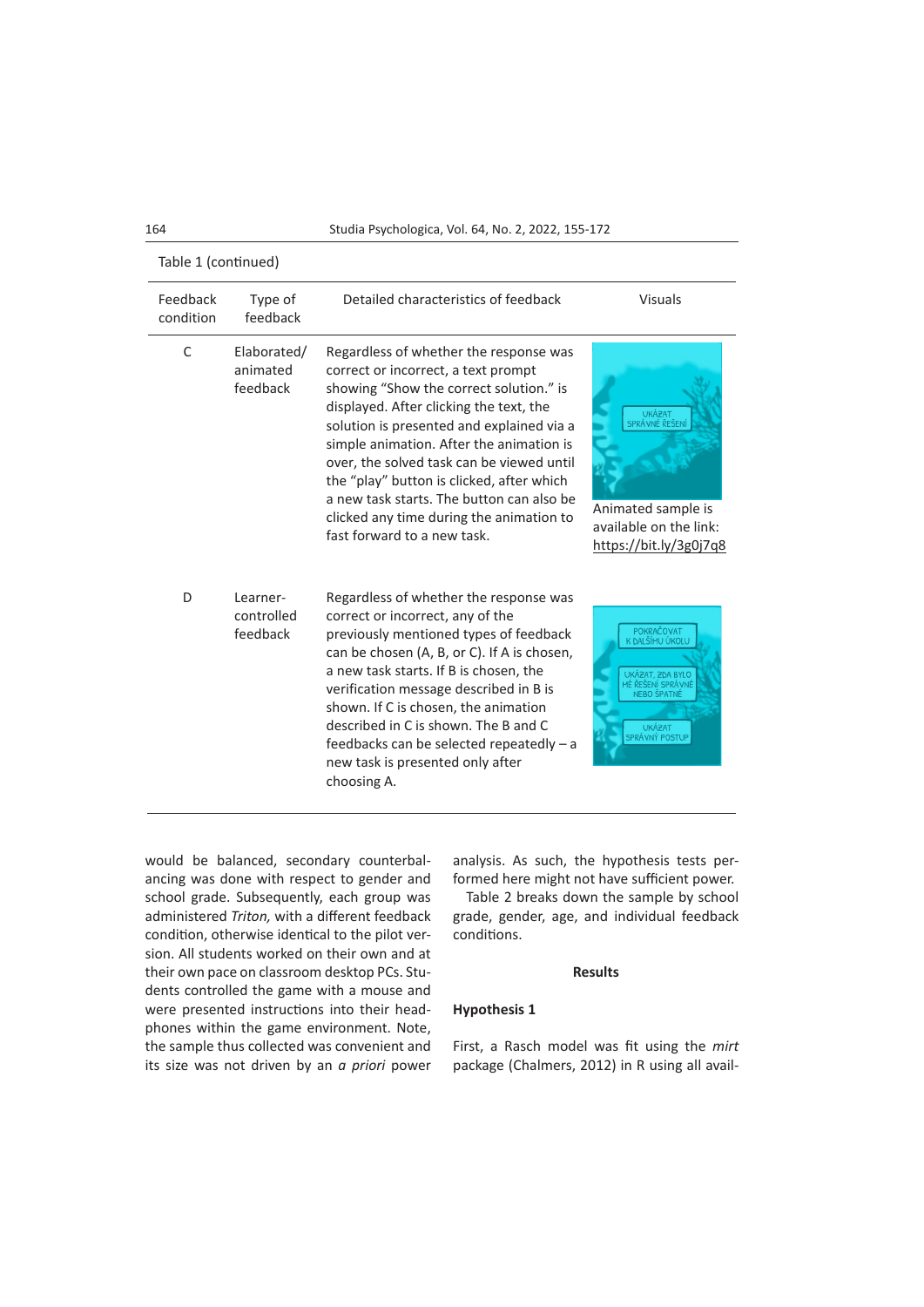Table 2 *Summary of the sample for each version of the game/type of feedback*

| Feedback<br>type | Grade 3   | Grade 4   | Grade 5   | Grade 6   | Total     | Mean IQ<br>$(SD)^*$ | Mean<br>age<br>(SD) | Mean<br>Triton<br>perfor-<br>mance<br>$(SD)$ ** |
|------------------|-----------|-----------|-----------|-----------|-----------|---------------------|---------------------|-------------------------------------------------|
| Feedback A       | 25 (48%)  | 20 (30 %) | 17 (47 %) | 23 (48 %) | 85 (44 %) | 109 (15.8)          | 10.6<br>(1.24)      | 0.72<br>(0.17)                                  |
| Feedback B       | 17 (41 %) | 17 (59 %) | 16 (31 %) | 26 (38 %) | 76 (42 %) | 110 (15.6)          | 10.6<br>(1.12)      | 0.71<br>(0.14)                                  |
| Feedback C       | 21 (43 %) | 19 (32 %) | 19 (47 %) | 22 (48 %) | 81 (42 %) | 108 (15.7)          | 10.5<br>(1.16)      | 0.71<br>(0.15)                                  |
| Feedback D       | 19 (42 %) | 21 (24 %) | 15 (67 %) | 24 (42 %) | 79 (42 %) | 110 (14.3)          | 10.5<br>(1.13)      | 0.74<br>(0.16)                                  |

*Note.* The percentages in parentheses refer to the proportion of girls in that subgroup of the sample. Within the pilot version, data on the gender of participating respondents were not collected.

\* CFT 20-R; \*\* Due to missing data, an average score was calculated for each student, and the mean and *SD* of the average score was taken.

able data (i.e., also utilizing the data from students who only participated in the pilot study). This model serves the integral purpose of modeling the game as a test where the correctness of a child's response to a test item (i.e., a task in the game) is a function of the child's (unknown) latent ability level and the task difficulty. Without a well-fitting measurement model of this kind, many subsequent analyses using the data could be called into question. The model fits reasonably well, M2 (*496*) = 750.3, *p* < .01, RMSEA = 0.04 (95%  $CI: 0.03, 0.05$ , TLI = .94, SRMSR = 0.09, with an empirical reliability of .85. It is important to keep in mind that the fit of the model to data is approximate and not perfect, as evidenced by the test of the M<sub>2</sub> statistic.

Subsequently, the model was refit as a generalized linear mixed model (with a logit link function) using the *lme4* package (Bates et al., 2014) in R, now only using data from students who participated in the experimental conditions. Then, another such model was fit which was identical to the previous one except that the feedback type (A, B, C, or D) was added as a covariate to predict the probability that a task will be answered correctly, making it effectively a latent regression Rasch model. A likelihood-ratio test, comparing the latent regression model with the baseline measurement model, was conducted to see whether including the feedback type as predictor did, in fact, improve the model fit significantly. Based on the comparison (see Table 3), we conclude that feedback type has no effect on the probability of tasks being solved correctly, the difference between the two models' deviances being 1.4 with *df* = 3, *p* = .69.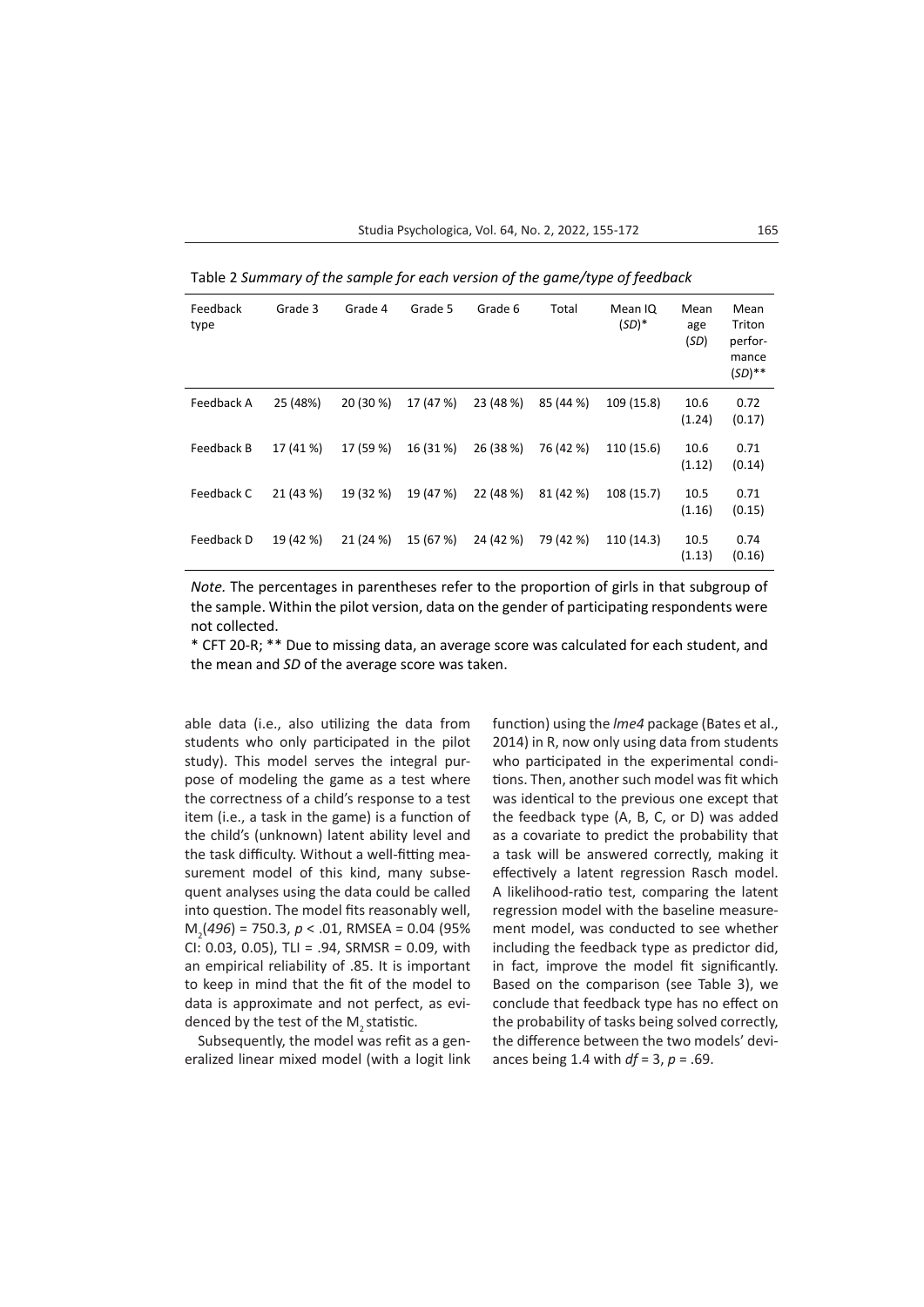| Table 3 Model comparison for Hypothesis 1 |      |          |                          |       |     |
|-------------------------------------------|------|----------|--------------------------|-------|-----|
|                                           | npar | Deviance | ΔDeviance                | ∆npar |     |
| Rasch model                               | 33   | 7334.3   | $\overline{\phantom{a}}$ |       |     |
| Latent regression                         | 36   | 7332.9   | 14                       |       | .69 |
|                                           |      |          |                          |       |     |

Table 4 *Model comparison for Hypothesis 2*

|                   | npar | Deviance | ΔDeviance | ∆npar |     |
|-------------------|------|----------|-----------|-------|-----|
| Rasch model       | 33   | 1746.0   | -         |       |     |
| Latent regression | 34   | 1739.8   | 6.23      |       | .05 |

## **Hypothesis 2**

The same baseline measurement model was used as in the previous hypothesis, but only with students who were given tasks with feedback type D. With this type of feedback, after solving any task participants were offered the choice of no feedback, correct/incorrect feedback, or elaborated feedback showing the correct solution. The students could select any feedback as many times as they wished until continuing with the game. The choice of feedback was recorded. For each time a child solved a task, they were assigned a score of 1 if they chose the elaborated feedback at least once, and a score of 0 if they did not. This dichotomization served the purpose to eliminate the effect of extreme observations for children who may have selected the elaborated feedback a large number of times for no apparent benefit. For each child, we computed the average of this score (in effect, the average frequency with which an elaborated feedback was chosen) across all tasks. The distribution of this average was strongly leftskewed and zero-inflated, with an average of  $0.64$  (*SD* = 0.33).

Afterwards, a latent regression Rasch model was fit using the calculated average as a covariate. A likelihood-ratio test comparing the latent regression model with the baseline measurement model showed that including the covariate improves model fit, ΔDeviance = 6.23 with *df* = 1, *p* < .05 (see Table 4). The estimated latent regression coefficient was *β* = 1.24, while the estimated latent score variance without and with the latent regression was  $s^2 = 2.09$  and  $s^2 = 1.88$ , respectively. Thus, the frequency of choosing the elaborated feedback explains roughly 10% of the variance in latent score estimates for students in feedback condition D.

## **Exploring the Strategies in Learner-controlled Feedback**

Still using the sub-sample of students in feedback condition D, we then analyzed the choice of feedback per task. For each task, we calculated the proportion of students who chose either the correct/incorrect feedback, the elaborated feedback, or both. As shown in Figures 3 and 4, the frequency of a chosen correct/incorrect feedback was linearly independent of task difficulty (i.e., the proportion of incorrect responses) with a correlation of *r* = -.08, while the relationship was strongly linear for the elaborated feedback, *r* = .92.

Naturally, we expected that as tasks became harder, increasing the likelihood of an incorrect response, the use of elaborated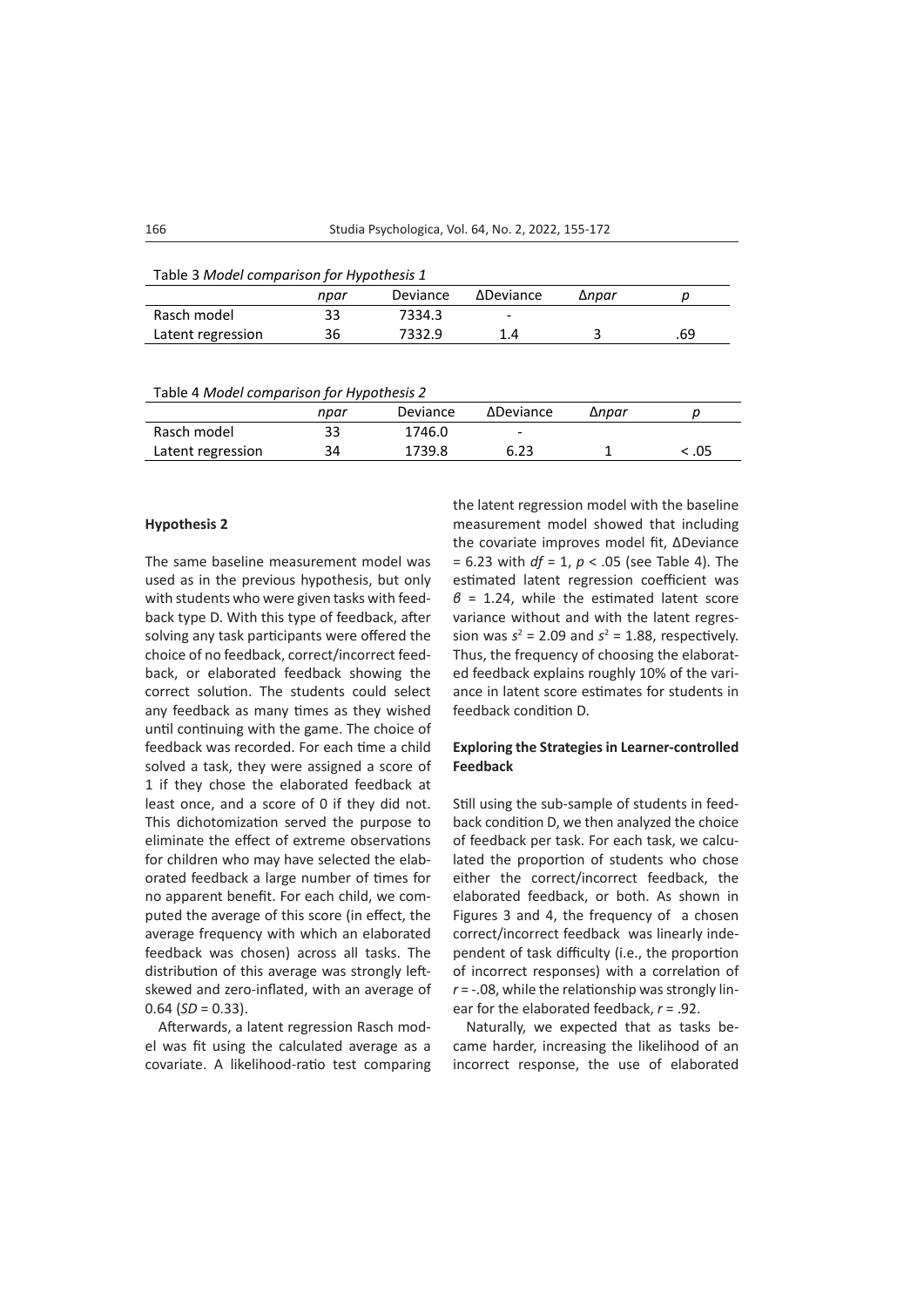

*Figure 3* Frequency of correct/incorrect feedback based on task difficulty.



*Figure 4* Frequency of elaborated feedback by task difficulty.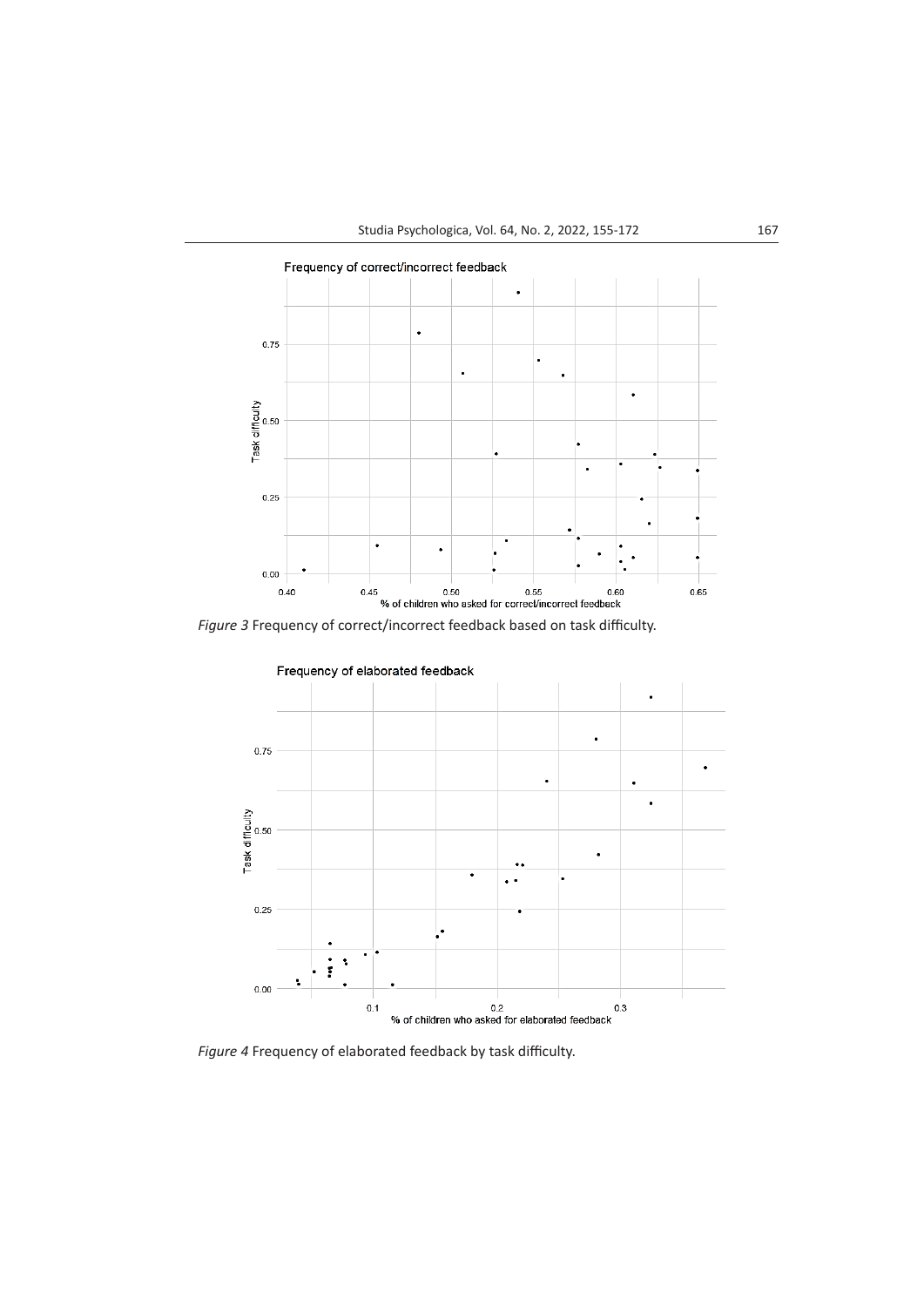|                                    | Correctly answered | Incorrectly answered |
|------------------------------------|--------------------|----------------------|
|                                    | tasks              | tasks                |
| No feedback chosen                 | 36 %               | 36 %                 |
| Only correct/incorrect             | 59 %               | 17 %                 |
| Only elaborated                    | 3 %                | 17 %                 |
| Correct/incorrect, then elaborated | 1%                 | 28 %                 |
| Elaborated, then correct/incorrect | 0%                 | 1%                   |

#### Table 5 *Relative frequency of feedback choice*

feedback would be chosen more often, especially after learning from correct/incorrect feedback that an incorrect response had been given. Indeed, the proportions of feedback use (Table 5) suggest this to be true.

#### **Discussion**

Our experimental study deals with the effect of four types of computer feedback (no feedback, correct/incorrect feedback, animated elaborated feedback, and learner-controlled feedback) on performance in a game consisting of fluid reasoning tasks, while taking intelligence and age into account. Moreover, we also analyzed strategies of feedback use among students who were given a choice over their preferred feedback type.

We assumed that always receiving elaborated feedback will lead to improved overall performance in the game, as is the case in instructional higher-order learning (Attali & Van der Kleij, 2017). However, our study did not reveal any relationship between performance and elaborated feedback or any other feedback condition. We find this result surprising, as higher learning outcomes involve intellectual skills, such as analytical and procedural skills, and require the learner to apply (i.e., transfer) knowledge and skills to new situations. Yet, at the same time, this conclusion is in line with the few studies that exist on the effect of feedback on performance in the evaluative context. For example, Beckmann and Beckmann (2005) and Delgado and Prieto (2003) reported zero or negative effect of feedback in performance tasks. The authors of these studies most often argue that elaborated feedback is perhaps only efficient in typically learning contexts, i.e., repeated practice of tasks in order to learn a general rule or a set of principles that can be transferred to subsequent tasks and thus allow improvement. A similar conclusion was reached in the area of mathematics by Attali and van der Kleij (2017).

However, in the evaluative context (in performance tasks), students do not and indeed should not learn any underlying principles that make the solving of subsequent tasks easier. In fact, well-designed performance tests are deliberately constructed so that each test item is different and thus the possibility of bridging the gap between old and new knowledge (transfer of knowledge about underlying principles between items) is negligible (Delgado & Prieto, 2003). Moreover, studies such as Beckmann and Beckmann (2005) found that simple feedback can, in the case of failure, increase respondents' fears, which can then negatively interfere with the following-task-related information processing.

Hence, it could be conjectured that in the evaluative context (in performance tasks), feedback predominantly affects meta-task processes of the participants themselves.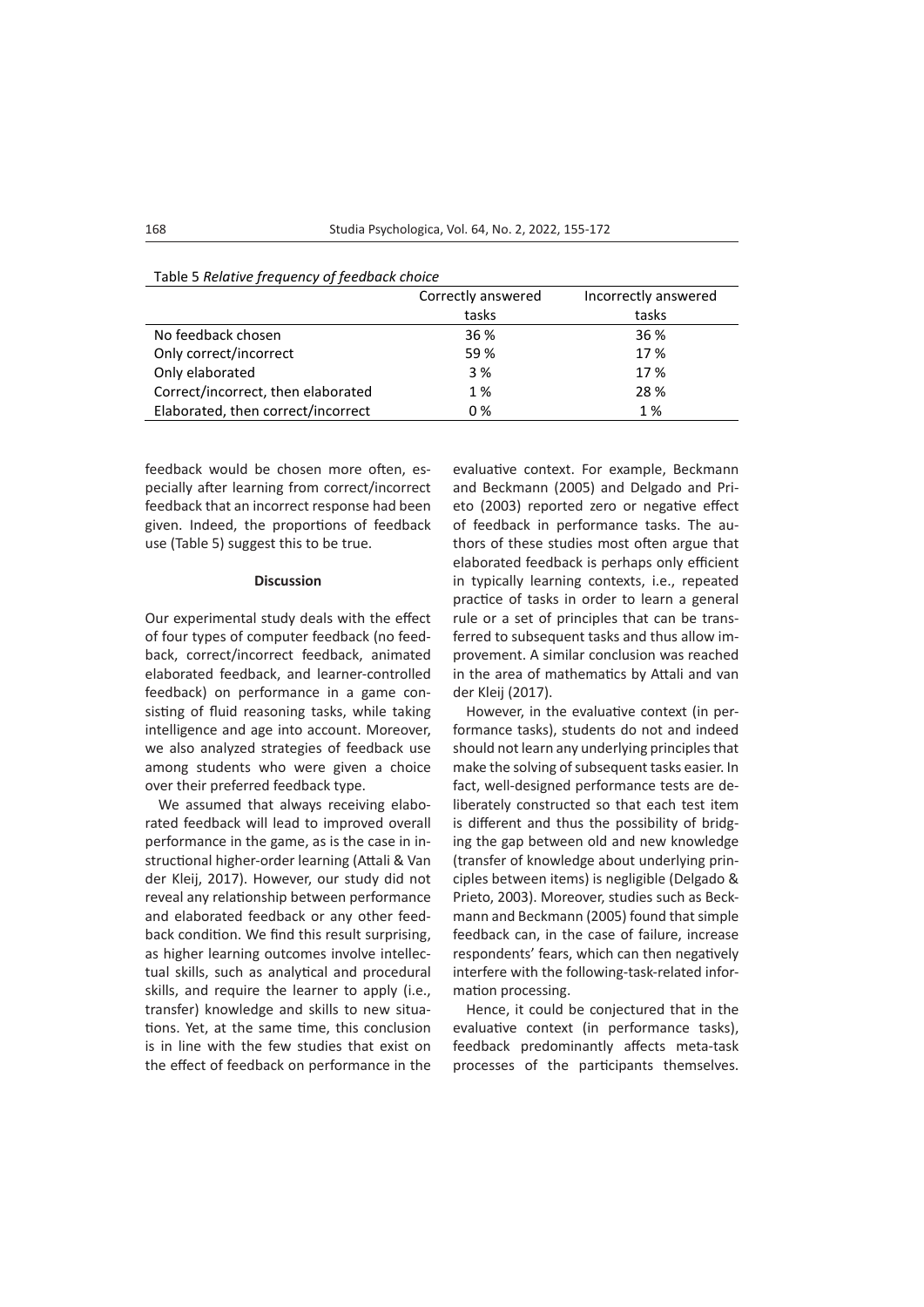Although experimental group D (where students could choose between different types of feedback; none, simple, elaborated) did not exhibit on average better performance in the game, we were interested in the performance of participants who actively chose/ used the elaborated feedback option, compared to students who used it less often or not at all. Based on the analysis of feedback choices, we discovered that these students have better performance in the entire game set of tasks without simultaneously having a higher average IQ. Hence, it is evident that their willingness to invest the effort in applying/using feedback is, as in other studies (Bangert-Drowns et al., 1991), closely linked to motivation and interest in effectively monitoring their process of learning. Students who have interest, motivation and invest more effort in task solving may already have a larger repertoire of metacognitive skills applicable to various tasks in different domains, and at the same time know how and when to seek appropriate feedback to promote error-detection and correction (Timmers & Veldkamp, 2011).

We introduced learner-controlled feedback specifically to be able to examine respondents' strategies, i.e., describe the sequence of choices among feedback types. We found that elaborated feedback, as opposed to simple, was chosen more frequently as the difficulty of the tasks increased. This effect is in accordance with a number of other studies (Kluger & DeNisi, 1996; Kulhavy & Stock, 1989; Mory, 2004) and highlights the fact that this type of feedback supports conceptual learning. Clearly, it is not related to evaluative tasks alone but is a more general learning phenomenon.

In line with other studies (Timmers & Veldkamp, 2011), our research has shown that the choice of feedback itself fulfills a largely corrective function, occurring more often

after an incorrect answer. Incorrect answers thus provide an opportunity to improve potentially poor understanding of the problem (Mory, 2004). Moreover, by analyzing the sequences of feedback type choices, we identified the following most frequently occurring order: First, choice B (verification correctly/ incorrectly), then, if the solution is incorrect, choice C (elaborated feedback). We believe that this finding underlines the corrective aspect of elaborated feedback in particular (Mory, 2004).

## **Limitations**

The main limitation of this study is its (relatively small) sample size. Although we did expect relatively large effect sizes, this expectation did not come to fruition and it might be the case that small effects of feedback on task performance remained undetected by our study design. Replicating the study with a substantially larger sample is, according to us, key.

Secondly, one of our main assumptions was that the ability to learn and improve from feedback is primarily a function of fluid intelligence. Thus, we have balanced the experimental groups according to the students' intelligence as measured by the CFT 20-R. On the other hand, it is safe to assume that the ability to learn and improve from feedback is affected by a variety of other variables we did not control for, such as metacognitive abilities or motivation. Although one could argue for the possible counterbalancing effect of random assignment to one of the experimental conditions, this is never completely accounted for unless the potential intervening variables are directly controlled for.

Lastly, it is important to note the reported reliability of the CFT 20-R is taken from the test's standardization manual and does not reflect reliability calculated on our sam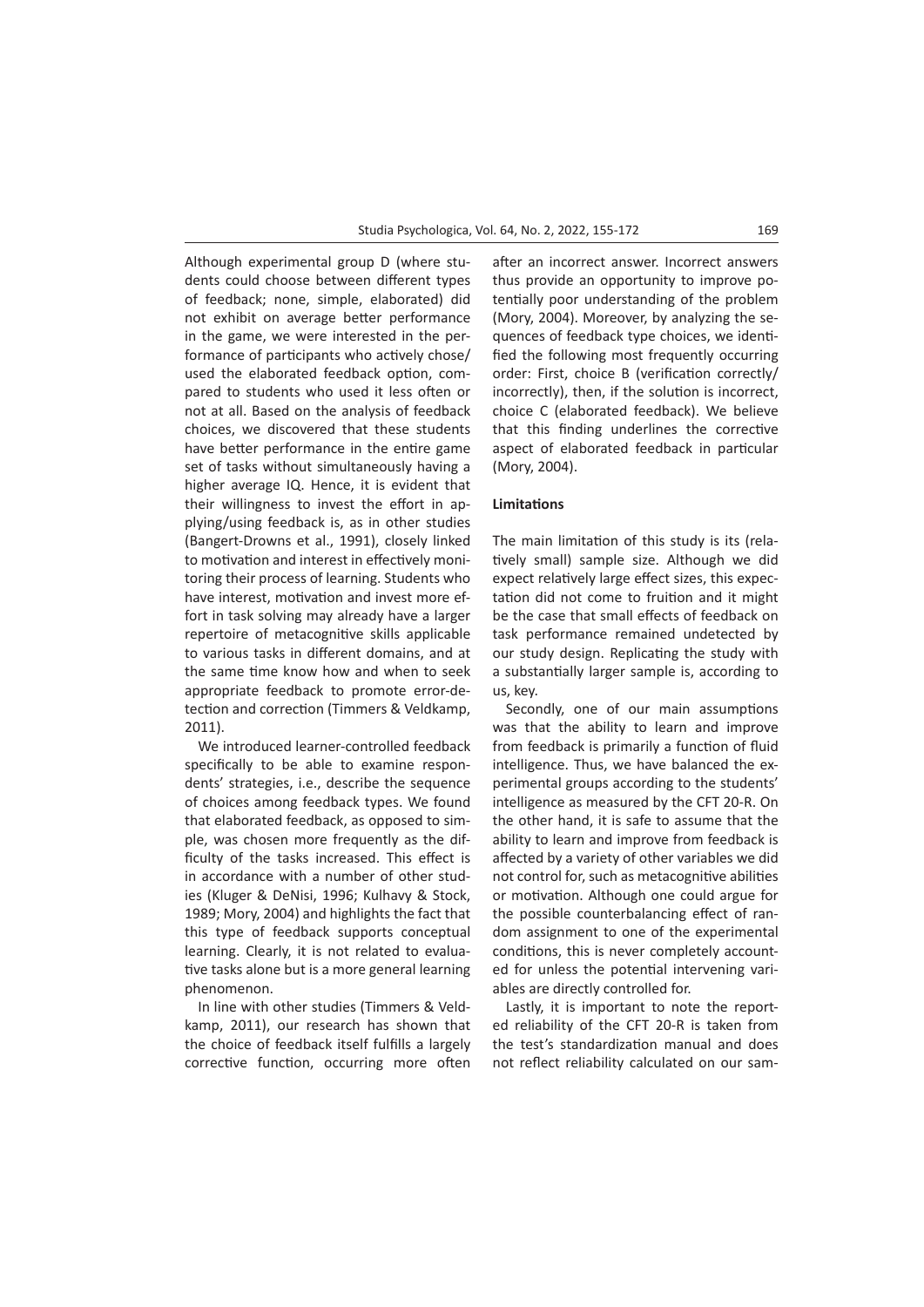ple. Unfortunately, we have not collected item-level data for the CFT 20-R and, as such, were unable to calculate reliability.

# **Conclusions, Implications, and Further Research**

The literature on feedback suggests that there are complex relationships between feedback intervention, task characteristics, learning context, and characteristics of the learner, which affect the magnitude of feedback effects (Shute, 2008). Based on the results reported, we conclude that the provision of any (even elaborated) feedback in performance tasks (as opposed to intervention tasks) is generally not effective, since solving previous tasks does not provide information relevant to solving following tasks. These findings specifically concern the evaluative context of higher-order learning and as such differ from most high-order learning outcome intervention studies. These studies usually agree on the positive effect of elaborated feedback (Van der Kleij et al., 2015). To verify the [generaliz](https://www.sciencedirect.com/topics/computer-science/generalizability)[ability](https://www.sciencedirect.com/topics/computer-science/generalizability) of these effects, it would be desirable to conduct a similar survey with different logical tasks and populations (for example, with intellectually gifted students).

Detailed tracing of learners' behavior in individual feedback conditions allowed us to describe some mechanisms, perhaps more generally valid, by which elaborated feedback affects the learning process. These mechanisms appear not to be highly dependent on the evaluative context, and as such are more in line with research on feedback in educational studies. However, future research should concentrate also on specific traces of progress through the game (detailed tracing of ingame activity) while simultaneously measuring learners' metacognitive, motivational, and personality traits, which could provide additional valuable information on the regulatory, metacognitive and motivational mechanisms in learning (Azevedo & Aleven, 2013). These traces might perhaps prove more valuable for understanding the students' learning process under individual feedback conditions than their overall performance in task solving.

#### **Acknowledgement**

This work was supported by The Czech Science Foundation – GACR [GA17-14715S] and by the project MUNI/A/1548/2021.

## **Authors' ORCID**

Šárka Portešová https://orcid.org/0000-0002-8107-5981 Michal Jabůrek https://orcid.org/0000-0001-5994-0441 Adam Ťápal https://orcid.org/0000-0003-2315-4590 Ondřej Straka https://orcid.org/0000-0001-5631-8825

#### **References**

- Aleven, V., McLaren, B. M., Roll, I., & Koedinger, K. R. (2006). Toward computer-based tutoring: A model of help seeking with a cognitive tutor. *International Journal of Artificial Intelligence in Education, 16*, 101–130.
- Attali, Y., & van der Kleij, F. (2017). Effects of feedback elaboration and feedback timing during computer-based practice in mathematics problem solving. *Computers & Education*, *110*, 154–169. [https://](https://doi.org/10.1016/J.COMPEDU.2017.03.012) [doi.org/10.1016/J.COMPEDU.2017.03.012](https://doi.org/10.1016/J.COMPEDU.2017.03.012)
- Azevedo, R., & Aleven, V. (2013). *International Handbook of Metacognition and Learning Technologies*. Springer Publishing Company, Incorporated.
- Azevedo, R., & Bernard, R. M. (1995). A meta-analysis of the effects of feedback in computer-based instruction. *Journal of Educational Computing Research, 13*(2), 111–127. [https://](https://doi.org/10.2190/9LMD-3U28-3A0G-FTQT) [doi.org/10.2190/9LMD-3U28-3A0G-FTQT](https://doi.org/10.2190/9LMD-3U28-3A0G-FTQT)
- Bangert-Drowns, R. L., Kulik, C. C., Kulik, J. A., & Morgan, M. T. (1991). The instructional effect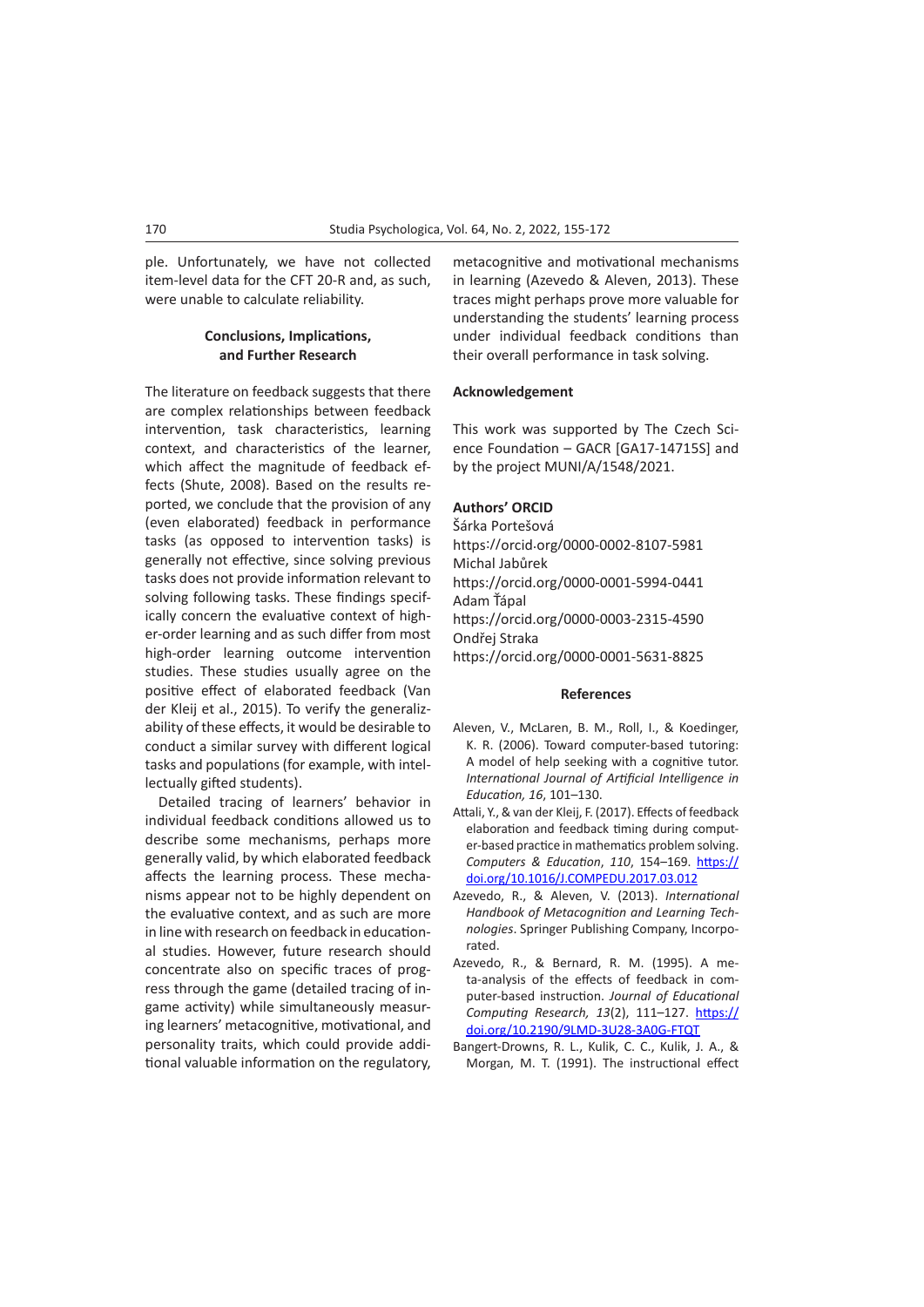of feedback in test-like events. *Review of Educational Research*, *61*(2), 218–238. [https://doi.](https://doi.org/10.3102%2F00346543061002213) [org/10.3102/00346543061002213](https://doi.org/10.3102%2F00346543061002213)

- Bates, D., Mächler, M., Bolker, B., & Walker, S. (2014). Fitting linear mixed-effects models using lme4. *Journal of Statistical Software, 67*(1), 1–48.<https://doi.org/10.18637/jss.v067.i01>
- Beckmann, J., & Beckmann, N. (2005). Effects of feedback on performance and response latencies in untimed reasoning tests. *Psychology Science, 47*, 262–278.
- Beckmann, N., Beckmann, J. F., & Elliott, J. G. (2009). Self-confidence and performance goal orientation interactively predict performance in a reasoning test with accuracy feedback. *Learning and Individual Differences, 19*(2), 277–282. https://dx.doi.org/[10.1016/j.lindif.2008.09.008](http://dx.doi.org/10.1016/j.lindif.2008.09.008)
- Butler, D. L., & Winne, P. H. (1995). Feedback and self-regulated learning: A theoretical synthesis. *Review of Educational Research Fall*, *65*(3), 245–281. [http://doi.org/10.3102/00346543065003245](http://journals.sagepub.com/doi/pdf/10.3102/00346543065003245)
- Delgado, A. R., & Prieto, G. (2003). The effect of item feedback on multiple choice test responses. *British Journal of Psychology*, *94*, 73–85. <https://doi.org/10.1348/000712603762842110>
- Fajmonová, V., Hönigová, S., Urbánek, T., & Širůček, J. (2015). *CFT 20-R* – *Cattellův test fluidní inteligence* [CFT 20-R – Cattell's Fluid Intelligence Test] [Measurement instrument]. Praha: Hogrefe-Testcentrum.
- Fuchs, D., & Fuchs, L. S. (1986). Test procedure bias: A meta-analysis of examiner familiarity effects. *Review of Educational Research, 56*(2), 243–262. [https://doi.org/10.2307/1170377](https://psycnet.apa.org/doi/10.2307/1170377)
- Grigorenko, E. L., & Sternberg, R. J. (1998). Dynamic testing. *Psychological Bulletin*, *124*(1), 75–111. <https://doi.org/10.1037/0033-2909.124.1.75>
- Guthke, J., & Beckmann, J. F. (2000). The learning test concept and its application in practice. In C. S. Lidz & J. G. Elliott (Eds.), *Dynamic Assessment: Prevailing models and applications* (pp. 17–69). Oxford, UK: Elsevier.
- Guthke, J., & Beckmann, J. F. (2003). Dynamic assessment with diagnostic problems. In R. J. Sternberg, J. Lautrey, & T. I. Lubart (Eds.), *Models of intelligence: International perspectives* (pp. 227–242). Washington, DC: American Psychological Association.
- Guthke, J., & Stein, H. (1996). Are learning tests the better version of intelligence tests? *European Journal of Psychological Assessment, 12*(1), 1. <https://doi.org/10.1027/1015-5759.12.1.1>
- Hattie, J. (1999). *Influences on student learning*. Unpublished inaugural lecture presented at the University of Auckland, New Zealand.
- Hattie, J., & Gan, M. (2011). Instruction based on feedback. In: R. E. Mayer & P. A. Alexander (Eds.), *Handbook of research on learning and instruction* (pp. 249–271). New York: Routledge.
- Hattie, J., & Timperley, H. (2007). The Power of Feedback. *Review of Educational Research*, *77*(1), 81– 112. <https://doi.org/10.3102/003465430298487>
- Hattie, J., & Zierer, K. (2019). *Visible learning insights*. Routledge, NY.
- Chalmers, R. P. (2012). mirt: A multidimensional item response theory package for the R environment. *Journal of Statistical Software, 48*(6), 1–29.<https://doi.org/10.18637/jss.v048.i06>
- Inhelder, B., & Piaget, J. (1958). *The growth of logical thinking from childhood to adolescence*. New York: Basic Books.
- Kluger, A. N., & DeNisi, A. (1996). Effects of feedback intervention on performance: A historical review, a meta-analysis, and a preliminary feedback intervention theory. *Psychological Bulletin*, *119*(2), 254–284. [https://doi.org/10.1037//0033-](https://doi.org/10.1037//0033-2909.119.2.254) [2909.119.2.254](https://doi.org/10.1037//0033-2909.119.2.254)
- Kulhavy, R. W., & Stock, W. A. (1989). Feedback in written instruction: The place of response certitude. *Educational Psychology Review, 1*, 279– 308. <https://doi.org/10.1007/BF01320096>
- Kulik, J. A., & Kulik, C. L. C. (1988). Timing of feedback and verbal learning. *Review of Educational Research, 58*(1), 79–97. [https://doi.](https://doi.org/10.3102%2F00346543058001079) [org/10.3102/00346543058001079](https://doi.org/10.3102%2F00346543058001079)
- Lipnevich, A. A., Berg, D., & Smith, J. K. (2016). Toward a model of student response to feedback. In G. T. L. Brown & L. Harris (Eds.), *Human Factors and Social Conditions in Assessment* (pp. 169–185). Routledge.
- McGrew, K. S., LaForte, E. M., & Schrank, F. A. (2014). *Woodcock Johnson IV: Technical manual*. Riverside Publishing.
- Moreno, R. (2004). Decreasing cognitive load for novice students: Effects of explanatory versus corrective feedback in discovery-based multimedia. *Instructional Science, 32*(1-2), 99–113. [https://](https://doi.org/10.1023/B:TRUC.0000021811.66966.1d) [doi.org/10.1023/B:TRUC.0000021811.66966.1d](https://doi.org/10.1023/B:TRUC.0000021811.66966.1d)
- Mory, E. H. (2004). Feedback research revisited. *Handbook of Research on Educational Communications*, *2*, 745–784. [https://doi.org/10.1007/](https://doi.org/10.1007/s00127-009-0052-2) [s00127-009-0052-2](https://doi.org/10.1007/s00127-009-0052-2)